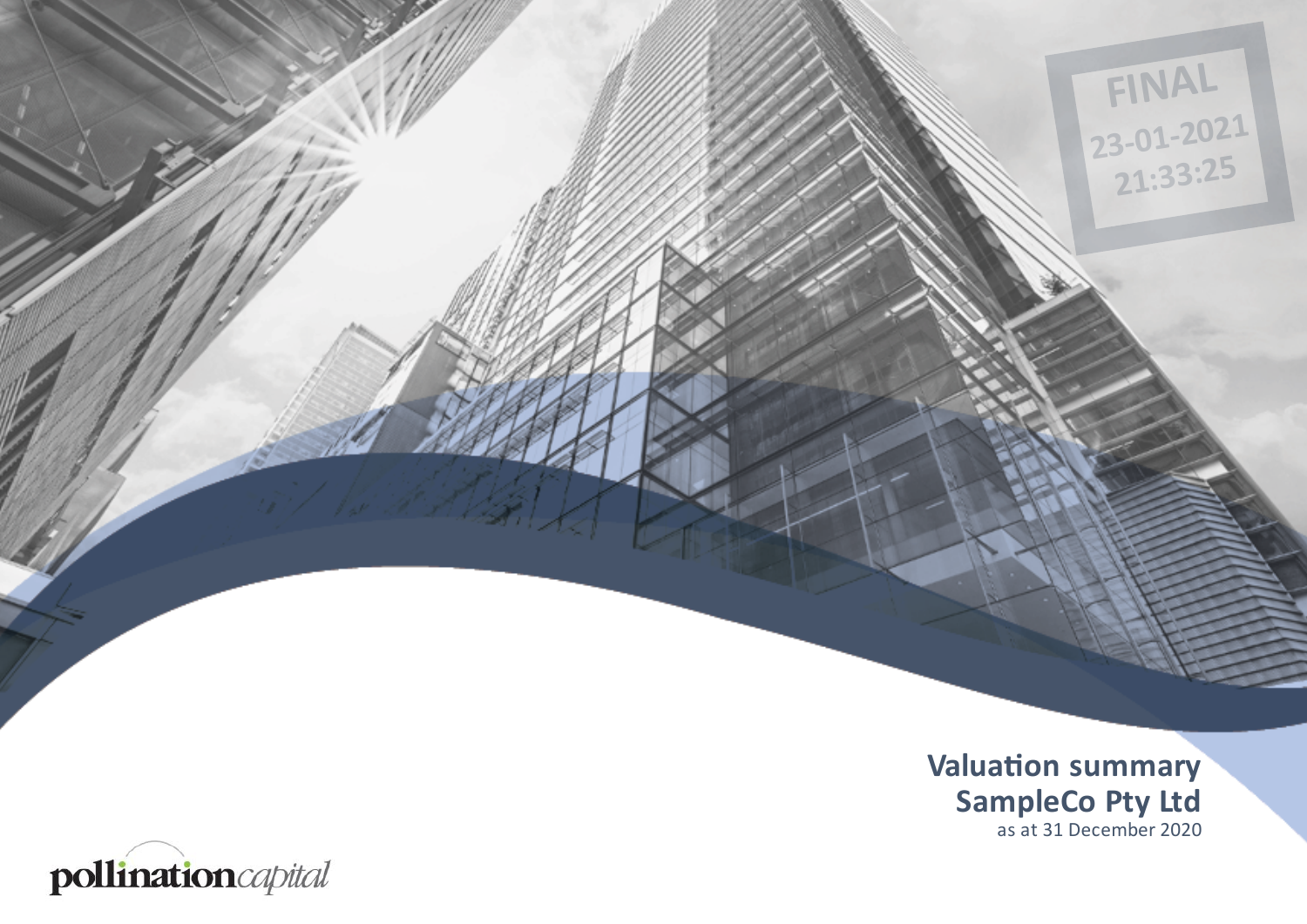### **Executive Summary**



#### **Please note**

This summary is not a valuation report and as such the sources and reasons for selecting the underlying assumptions are not discussed herein. The purpose of the summary is to illustrate how the value of the business is calculated and which assumptions were used in those calculations. Readers of this summary are encouraged to obtain explanations from the valuer. This summary is not intended for any other purpose other than the specific reason stated above. It should be noted that any valuation is based on the information presented, which has not necessarily been verified. The outcome of negotiations between a willing buyer and willing seller under *ordinary circumstances ulmately determines a final value.*

#### pollinationcapital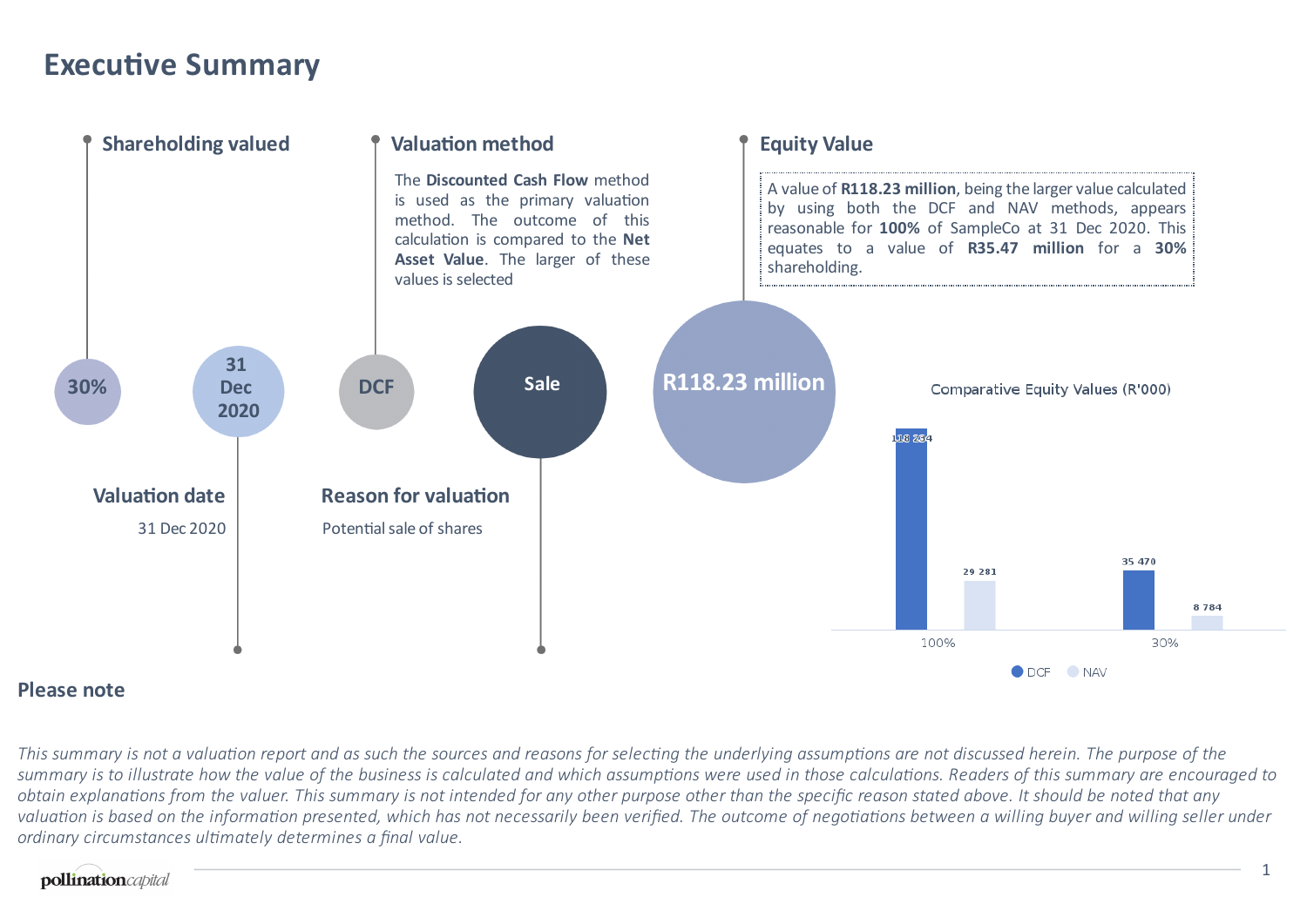### **Key Outcomes**

| <b>Equity Value - DCF approach</b>               | <b>R'000</b> |
|--------------------------------------------------|--------------|
| Enterprise value <sup>1</sup>                    | 138 263      |
| Non-operating assets/(liabilities) <sup>23</sup> | 22 3 8 1     |
| Equity value - Non-marketable                    | 160 644      |
| Marketability discount (13.6%) <sup>4</sup>      | (21848)      |
| Minority discount (12.8%) <sup>5</sup>           | (20562)      |
| Equity value <sup>6</sup>                        | 118 234      |
| x Shareholding valued                            | 30%          |
| 30% of SampleCo                                  | 35 4 7 0     |

| <b>Multiples</b>                                 | <b>Current</b> | <b>Forward</b> |
|--------------------------------------------------|----------------|----------------|
| EV/EBITDA multiple <sup>7</sup>                  | 6.39           | 5.70           |
| EV/EBIT multiple <sup>7</sup>                    | 6.84           | 6.00           |
| Normalised PE multiple 8                         | 8.12           | 7.13           |
|                                                  |                |                |
| Net Asset Value <sup>9</sup>                     |                | 29 28 1        |
|                                                  |                |                |
| Weighted Average Cost of Capital<br>"WACC") $10$ |                | 17%            |

| <b>Investment Recovery</b>                                                                                 | <b>Within 8 years</b> |
|------------------------------------------------------------------------------------------------------------|-----------------------|
| The forecast on which the Enterprise Value is based<br>indicates an investment recovery within<br>8 years. |                       |
|                                                                                                            |                       |

| Ability to finance |  |
|--------------------|--|

**Within 4 years**

The forecast on which the Enterprise Value is based indicates that a loan financing such a purchase can be fully repaid within 4 years if null% of the Enterprise Value is financed at an interest rate of null per annum.

#### **Explanations**

1. **Enterprise:** The operation of the business is referred to as its enterprise and comprise all operating assets (including goodwill and other relevant intangible assets) and liabilities necessary to operate the business.

**2. Non-operating assets:** Assets that are not essential for the operation of the business, e.g. excess cash, property that can be rented, non-core investments, etc.

**3. Non-operating liabilities:** Mostly non-current liabilities as they can be redeemed without affecting the operations of the business.

**4. Marketability discount:** This discount is provided as the marketability of shares can be impacted by the size of the shareholding to be sold and if those shares are not listed on a securities exchange.

**5. Minority discount or Control premium:** The minority discount normally applies when a minority shareholding valued has less control over the operations of the business. Similarly, a control premium may apply when a majority stake is valued.

**6. Equity:** The shares held in the company by its shareholders.

**7. EV/EBITDA or EV/EBIT mulple:** The value of the Enterprise relative to its EBITDA or EBIT respectively. This should be compared to the company's peers.

**8. Normalised PE multiple:** The value of the equity relative to net profit after tax. This should be compared to the company's peers.

**9. Net Asset Value:** Fair value of tangible assets less liabilities.

**10. WACC:** The cost of finance supplied by shareholders and long-term lenders. WACC = the return required by shareholders if there are no longterm loans.

**11. Discounted Cash Flow ("DCF") method:** The Enterprise Value is calculated by applying the DCF method, which is based on the net present value of forecast free cash flows but allowing for adjustments for non-operating assets and liabilities. The net present value of future cash flows is determined by discounting them at the WACC. The accuracy of this method is dependent on the certainty of forecast free cash flows and reasonableness of the WACC. A minority discount or control premium, as well as a marketability discount, are also taken into account, depending on the size of the shareholding being valued and the presence of certain circumstances.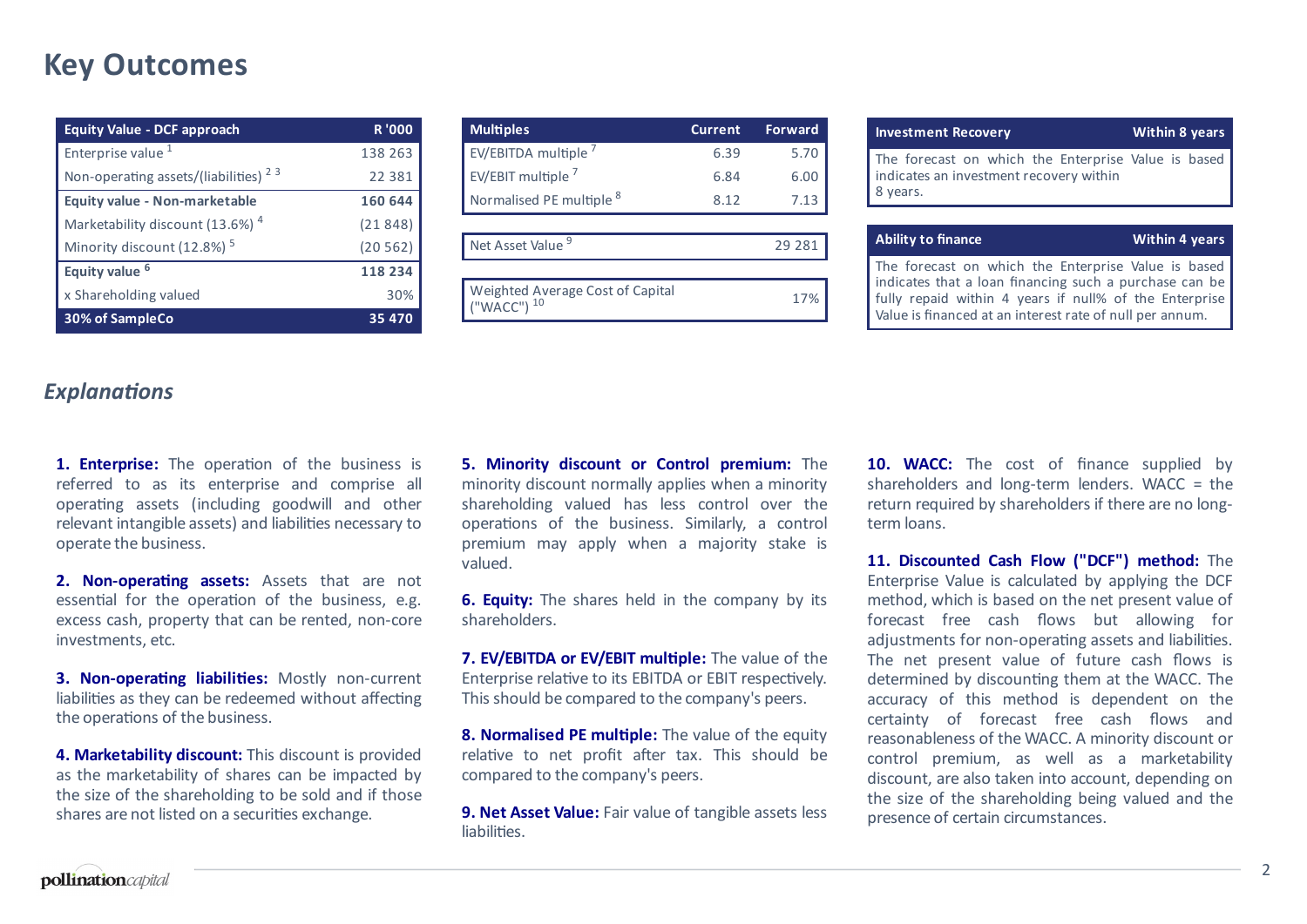# **Financial Overview**

| <b>Financial Overview (R '000)</b>    | <b>FY2016</b> | <b>FY2017</b>  | <b>FY2018</b> | FY2019   | <b>FY2020</b> | F2021   | F2022   | F2023   | F2024    | F2025    |
|---------------------------------------|---------------|----------------|---------------|----------|---------------|---------|---------|---------|----------|----------|
| Revenue                               | 39 15 6       | 41 3 3 0       | 43 2 2 0      | 48 001   | 53 2 32       | 57 491  | 61 515  | 65 206  | 68 4 66  | 71889    |
| <b>Gross Profit</b>                   | 21 4 5 7      | 23 148         | 24 3 3 9      | 26 992   | 28 6 6 6      | 31 620  | 33 833  | 35 863  | 37 656   | 39 5 39  |
| Other Income                          | 80            | 95             | 108           | 128      | 160           | 115     | 123     | 130     | 137      | 144      |
| Overhead costs (excl dpr)             | 5 8 9 7       | 6484           | 6759          | 7 1 7 9  | 7 5 3 6       | 7490    | 7789    | 8 1 0 1 | 8 4 2 5  | 8762     |
| <b>EBITDA</b>                         | 15 640        | 16 7 5 9       | 17688         | 19 941   | 21 290        | 24 245  | 26 167  | 27893   | 29 3 6 8 | 30 921   |
| EBIT                                  | 14 3 3 7      | 15 4 43        | 16 344        | 18 5 5 8 | 19 8 95       | 23 042  | 24 9 14 | 26 577  | 27 977   | 29 4 4 3 |
| Revenue growth rate                   |               | 6%             | 5%            | 11%      | 11%           | 8%      | 7%      | 6%      | 5%       | $5%$     |
| Overhead costs growth rate            |               | 10%            | 4%            | 6%       | 5%            | (1%)    | 4%      | 4%      | 4%       | 4%       |
| Gross Profit %                        | 55%           | 56%            | 56%           | 56%      | 54%           | 55%     | 55%     | 55%     | 55%      | 55%      |
| Overhead % of Revenue                 | 15%           | 16%            | 16%           | 15%      | 14%           | 13%     | 13%     | 12%     | 12%      | 12%      |
| EBIT%                                 | 36.6%         | 37.4%          | 37.8%         | 38.7%    | 37.4%         | 40.1%   | 40.5%   | 40.8%   | 40.9%    | 41.0%    |
| Stock on hand                         | 389           | 345            | 302           | 315      | 337           | 354     | 379     | 402     | 422      | 443      |
| Trade debtors                         | 4878          | 5 2 8 1        | 5 3 8 4       | 5 8 2 7  | 5952          | 6 3 4 0 | 6783    | 7 1 9 1 | 7550     | 7928     |
| Trade creditors                       | (2 262)       | (2323)         | (2413)        | (2684)   | (3 139)       | (3 260) | (3489)  | (3698)  | (3883)   | (4077)   |
| Other receivables/payables            | (270)         | (181)          | (223)         | (263)    | (255)         | (287)   | (308)   | (326)   | (342)    | (359)    |
| Net working capital                   | 2 7 3 5       | 3 1 2 2        | 3 0 5 0       | 3 1 9 5  | 2 8 9 5       | 3 1 4 7 | 3 3 6 5 | 3 5 6 9 | 3747     | 3935     |
| Stock days in cost of sales           | $\,8\,$       | $\overline{7}$ | 6             | 5        | 5             | 5       | 5       | 5       | 5        | 5        |
| Trade debtors days in sales           | 40            | 41             | 40            | 39       | 35            | 35      | 35      | 35      | 35       | 35       |
| Trade creditors days in cost of sales | 41            | 41             | 41            | 41       | 41            | 40      | 40      | 40      | 40       | 40       |
| Net working capital days in sales     | 26            | 28             | 26            | 24       | 20            | 20      | 20      | 20      | 20       | 20       |
| Capital expenditure                   | 100           | 250            | 350           | 102      | 460           | 1415    | 1538    | 1671    | 1816     | 1973     |
| Depreciation                          | 1 3 0 3       | 1 3 1 6        | 1 3 4 4       | 1 3 8 3  | 1 3 9 5       | 1 2 0 3 | 1 2 5 3 | 1 3 1 6 | 1 3 9 1  | 1478     |
| Book value                            | 10 4 6 2      | 9 3 9 6        | 8 4 0 2       | 7541     | 6 6 0 6       | 6818    | 7 1 0 3 | 7458    | 7882     | 8 3 7 7  |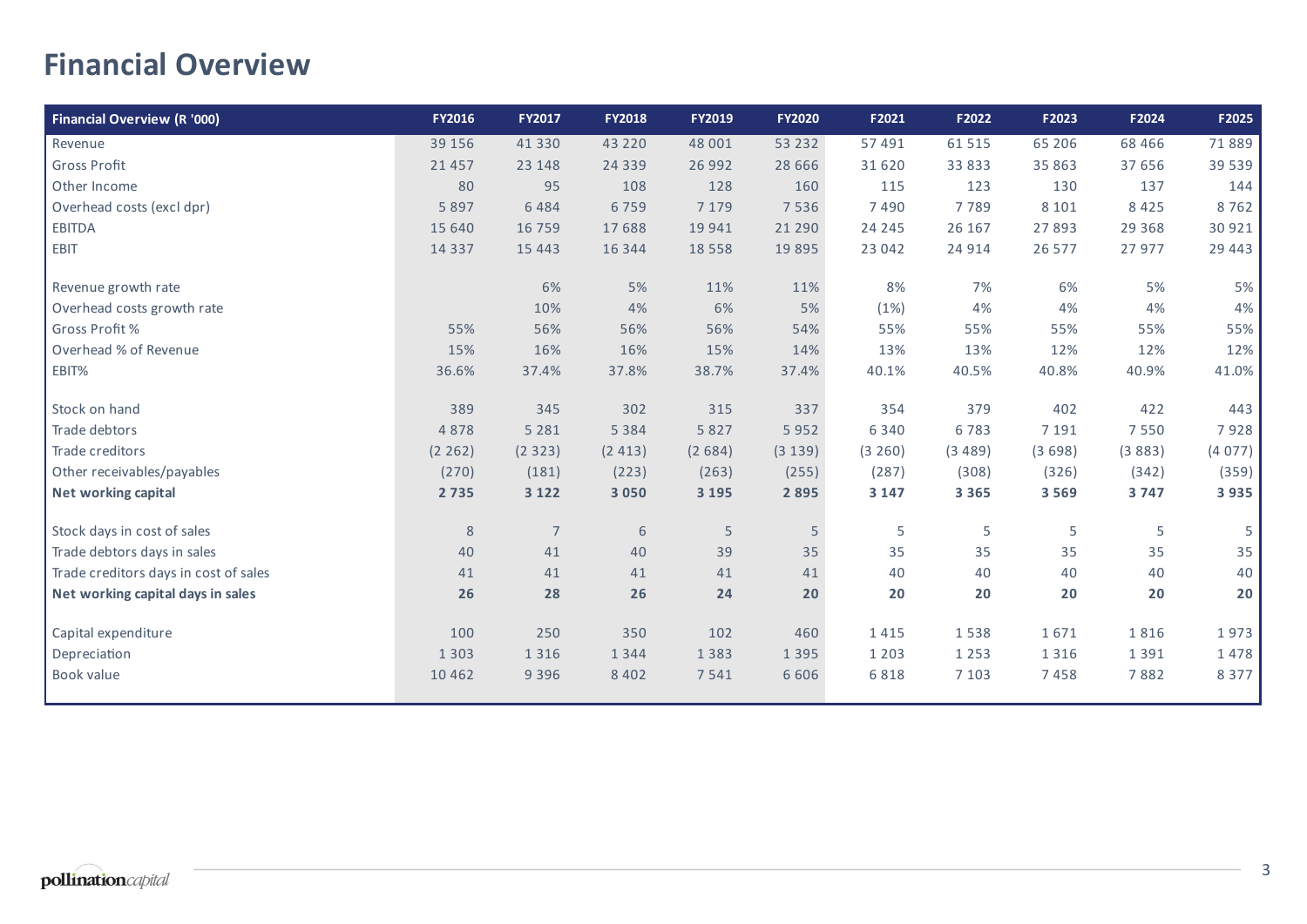# **Calculations**

| <b>Weighted Average Cost of Capital (WACC)</b> |              |
|------------------------------------------------|--------------|
| Risk free rate                                 | 8.7%         |
| Risk adjusted market risk premium              | 5.0%         |
| <b>Beta</b>                                    | 0.9          |
| × Market risk premium                          | 5.6%         |
| Unsystematic risk premium                      | 9.3%         |
| Small stock risk                               | 6.3%         |
| Specific risk premium                          | 3.0%         |
| Required return on equity (Re)                 | 23.0%        |
| x Portion attributable to Equity               | 65%          |
| Weighted Re                                    | 15.0%        |
| Weighted Cost of Debt                          | 1.8%         |
| Cost of Debt                                   | 7%           |
| x After tax factor                             | 72%          |
| After tax cost of debt                         | 5.0%         |
| x Portion attributable to Debt                 | 35%          |
|                                                | 16.8%        |
| <b>Rounded WACC</b>                            | 17%          |
| <b>Terminal value cash flow</b>                | <b>R'000</b> |
| Normalised operating profit after tax          | 21 199       |
| Depreciation                                   | 1478         |
| CapEx                                          | (1973)       |
| Last forecast year                             | 20704        |
| × Assumed growth factor                        | 104%         |
|                                                | 21532        |
| <b>Growth in working capital</b>               | (157)        |
| Balance - last forecast year                   | (3935)       |
| $\times$ growth                                | 4%           |
| <b>Forecast free cash flow</b>                 | 21 375       |

| Enterprise Value (R '000)                                | F2021   | F2022   | F2023   | F2024    | F2025   |
|----------------------------------------------------------|---------|---------|---------|----------|---------|
| <b>EBITDA</b>                                            | 24 245  | 26 167  | 27893   | 29 3 68  | 30 921  |
| Less: Depreciation                                       | (1 203) | (1253)  | (1316)  | (1391)   | (1478)  |
| <b>EBIT</b>                                              | 23 042  | 24 914  | 26 577  | 27 977   | 29 4 43 |
| Taxes at 28%                                             | (6452)  | (6976)  | (7442)  | (7834)   | (8244)  |
| Normalised operating profit after tax                    | 16 590  | 17938   | 19 135  | 20 143   | 21 199  |
| Add back: Depreciation                                   | 1 2 0 3 | 1 2 5 3 | 1 3 1 6 | 1 3 9 1  | 1478    |
| Change in working capital                                | (252)   | (218)   | (204)   | (178)    | (188)   |
| Capital expenditure                                      | (1415)  | (1538)  | (1671)  | (1816)   | (1973)  |
| Free cash flows (first year partial from valuation date) | 16 126  | 17435   | 18576   | 19540    | 20 516  |
| x Portion of cash flow forecast for remainder of year    | 100%    |         |         |          |         |
| Free cash flows                                          | 16 126  | 17435   | 18576   | 19 540   | 20 5 16 |
| Discount period                                          | 0.50    | 1.50    | 2.50    | 3.50     | 4.51    |
| Discount factor based on WACC                            | 0.92    | 0.79    | 0.68    | 0.58     | 0.49    |
| <b>Discounted free cash flows</b>                        | 14 8 36 | 13774   | 12 632  | 11 3 3 3 | 10 053  |
| <b>Aggregate Of Free Cash Flows Over Forecast Period</b> |         |         |         |          | 62 628  |
| Expected free cash flow for +1 year                      |         |         | 21 375  |          |         |
| ÷ Difference: WACC and assumed growth rate               |         |         |         | 13%      |         |
| <b>WACC</b>                                              |         |         |         | 17%      |         |
| Less: Assumed growth rate                                |         |         |         | (4%)     |         |
| <b>Terminal value</b>                                    |         |         | 164 423 |          |         |
| Discount Factor at WACC for 5 years                      |         |         |         | 0.46     |         |
|                                                          |         |         |         |          |         |
| <b>Discounted terminal value</b>                         |         |         | 75 635  |          | 75 635  |
| <b>Enterprise value</b>                                  |         |         |         |          | 138 263 |